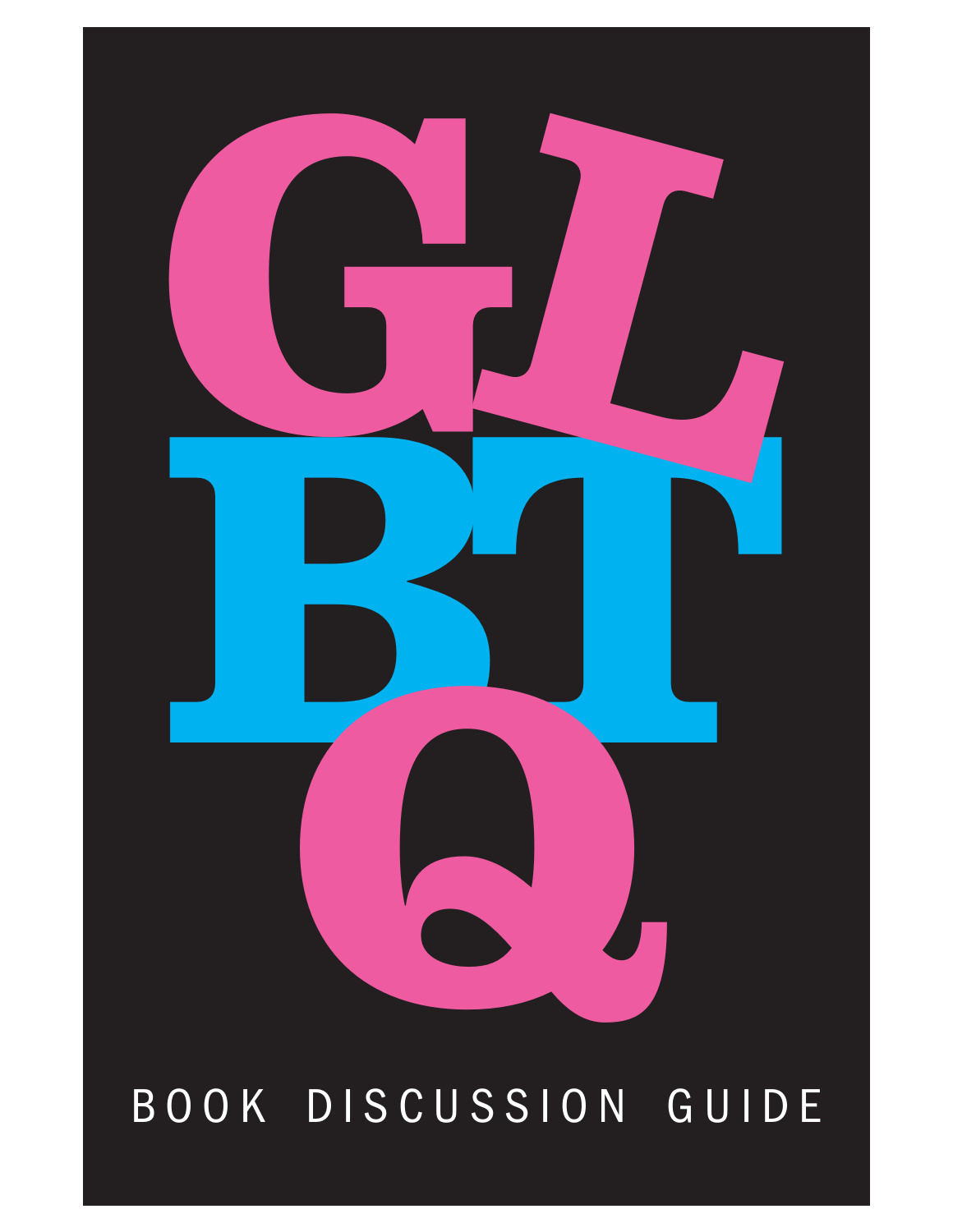## **INTRODUCTION**

Gay, lesbian, bisexual, transgender, queer, or questioning (GLBTQ) literature for young adults has grown and changed in the past 40 years from the whispered mention of a character's homosexuality to books which treat GLBTQ teens as straight teens have been treated in YA literature for years—people struggling with their identity, their families, their love lives, and all the emotions which come with being human. No longer is the GLBTQ character doomed to a painful secrecy or a lifetime of misery. Young people need to see characters they can relate to in books they read, and many times, teens can completely relate to a gay character's struggle with identity because they too are struggling with their own identity, perhaps not their sexual identity but one of the other facets which make up who each one of us is. In many situations, relationship issues are relationship issues. Problems with parents and friends, trying to fit in with peers and finding their own place in the world are things every teenager faces—gay or straight, black or white, Christian or Muslim. GLBTQ literature offers one more piece in the puzzle that is a teenager and provides comfort and support for all young people because the struggles of growing up are universal.

## **DISCUSSION QUESTIONS**

- •*Boy Meets Boy* has been described as a revolutionary gay novel. Discuss whether or not this is the case in your opinion, using the other four books for examples.
- •Regardless of what issue you're facing, the support of family and/or friends is one of the most important ingredients for a successful resolution to the problem. How is this true in each of these books? Or how does the lack of support make the problem even more challenging?
- In *What They Always Tell Us*, we see the many situations from the viewpoint of both James and Alex. This gives us the unusual privilege of seeing "both sides" of the story. Choose a character from one of the other stories and supply the "other side" of a pivotal event.
- Take three characters from three different books and create a plot outline for a new story. What characters from different stories do you think should interact? What might happen if they did? Would there be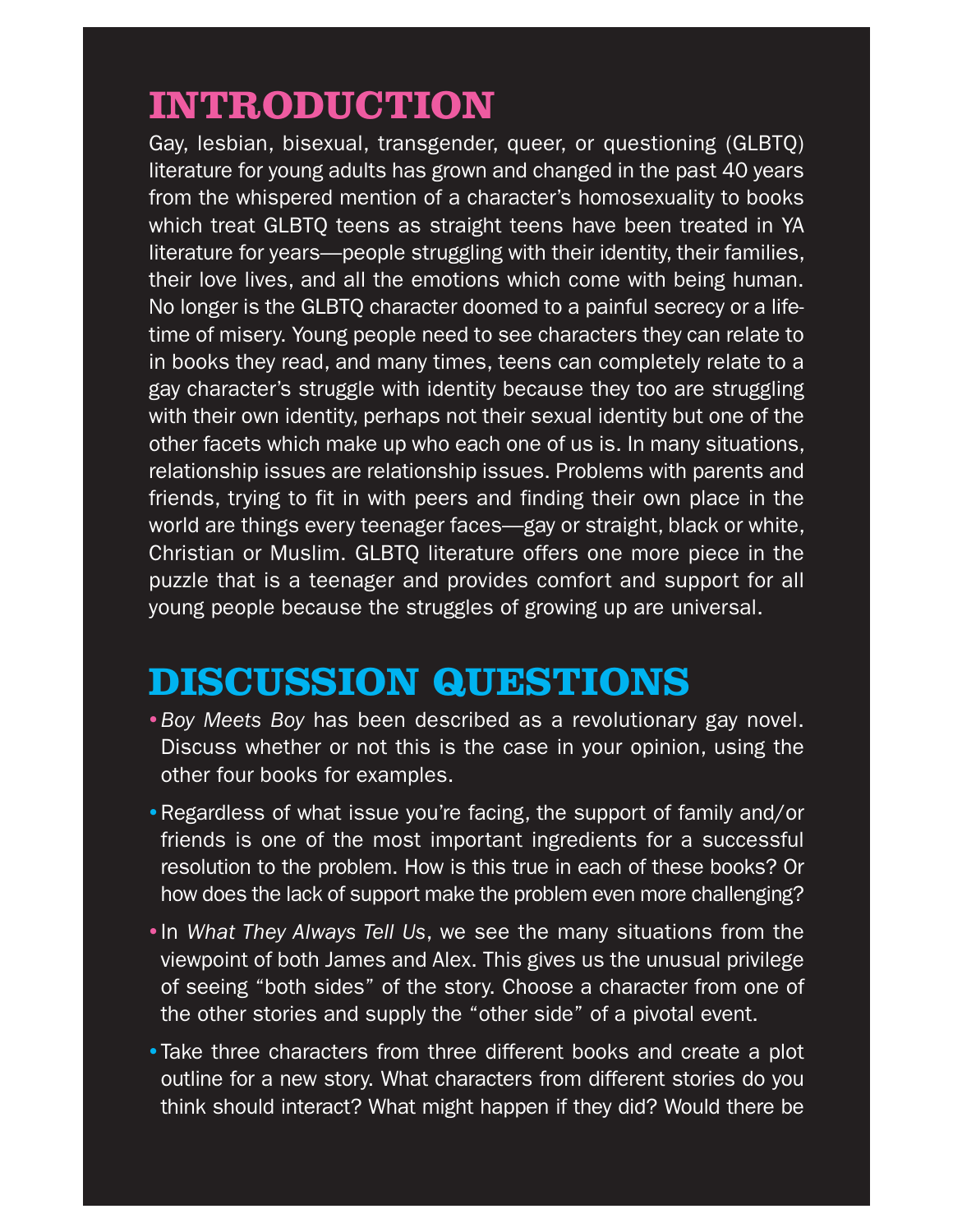more acceptance or less when you put your three characters together?

- •Historically, suicide and unexpected deaths often figure in to GLBTQ literature. How does suicide figure into these stories? Has the suicide angle been used too much in this collection of stories? Why do you think that suicide and unexpected deaths figure so prominently in GLBTQ literature still? How has Levithan changed that model in *Boy Meets Boy* and is it successful?
- •Could any of these books have survived as stories if there were no gay plot? For example, what if Alex and Nathen (*What They Always Tell Us*) were a boy and a girl (Alexandra and Nathen)? How would the story have to be changed? Does the "gayness" ultimately matter in whether it's a good story or not? Does the plot resemble any other plots you've read? If you've read *Romeo and Juliet*, think about the similarities and differences between the heterosexual relationship and the homosexual relationship.
- •Discuss the different reactions that people have when they discover their friend or family member's homosexuality. What makes the responses so different in each of the individual situations? In particular, what response does Logan in *Almost Perfect* have initially? How does this change? Do you think it's a valid change or do you feel this change in attitude never could have happened? Why do you feel that way?
- •What is the importance of seemingly minor characters in the books? Why is the story of Henry included in *What They Always Tell Us*? What part does Robbie play in Johanna and Reeve's story in *Rage: A Love Story*?
- The statement is made in *Jumpstart the World* that Frank's transgenderism makes him fearful of hospitals and jails. What other situations could a transgendered person be fearful of? What can be done in our society to reasonably alleviate some of those fears?
- It is often said that it's easier for GLBTQ people in big cities. In fact, Frank and Molly (*Jumpstart the World*) leave New York City with a great deal of trepidation because they are moving back to the South. Does place play a role in how the GLBTQ characters are treated in each of the stories? Do you think it is easier to be gay in a big city rather than a small town? In the South? In different countries? Why or why not?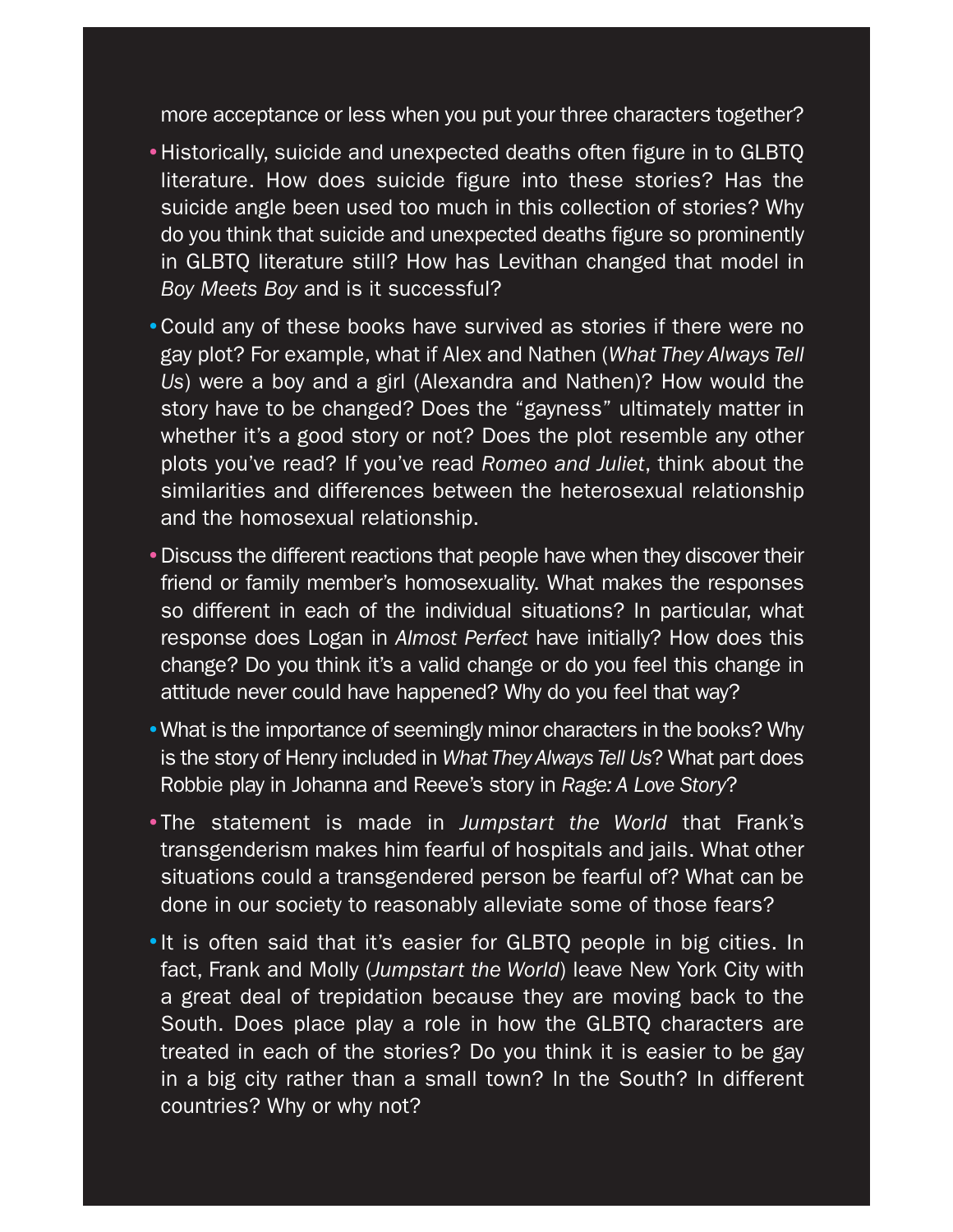## **FEATURED BOOKS**



#### Almost Perfect

Brian Katcher Grades 9 up • Delacorte Press PB: 978-0-385-73665-7 HC: 978-0-385-73664-0 • GLB: 978-0-385-90620-3

Logan wishes he never acted on his feelings for Sage when she finally discloses her big secret: she's actually a boy. Enraged, frightened, and feeling betrayed, Logan lashes out at Sage and disowns her. But once Logan comes to terms with what happened, he reaches out to Sage in an attempt to understand her situation. But Logan has no idea how rocky the road back to friendship will be.

★"An accessible tone that will resonate with teens."—*Kirkus Reviews*, Starred

#### Boy Meets Boy

David Levithan Grades 7 up • Alfred A. Knopf PB: 978-0-375-83299-4

This is the story of Paul, a sophomore at a high school like no other: The cheerleaders ride Harleys, the homecoming queen used to be a guy named Daryl (she now prefers Infinite Darlene and is also the star quarterback), and the gay-straight alliance was formed to help the straight kids learn how to dance.

★"This is arguably the most important gay novel since *Annie on My Mind* and seems to represent a revolution in the publishing of gay-themed books for adolescents."

—*Booklist*, Starred

#### Jumpstart the World

Catherine Ryan Hyde Grades 9 up · Alfred A. Knopf HC: 978-0-375-86665-4 • GLB: 978-0-375-96665-1 Elle is falling hard for her new neighbor Frank. When she discovers that he is transgender, her world is turned upside down. But when an accident nearly takes Frank's life, Elle must search inside herself to find not only the true meaning of friendship, but also her own role in jumpstarting the world.

#### Rage: A Love Story

Julie Anne Peters Grades 9 up • Alfred A. Knopf PB: 978-0-375-84411-9 HC: 978-0-375-85209-1 • GLB: 978-0-375-95209-8

Johanna is steadfast, patient, reliable—the go-to girl, the one everyone can count on. Reeve is fierce, beautiful, wounded, elusive a flame that draws Johanna's fluttering moth. Johanna is determined to get her, against all advice, and to help her, against all reason. But love isn't always reasonable, right?

In the precarious place where attraction and need collide, a teenager experiences the darkside of a first love, and struggles to find her way into a new light.

#### What They Always Tell Us

Martin Wilson Grades 9 up • Delacorte Press PB: 978-0-385-73508-7 HC: 978-0-385-73507-0 • GLB: 978-0-385-90500-8

James and Alex have barely anything in common anymore—least of all their experiences in high school, where James is a popular senior and Alex is suddenly an outcast. But at home, there is Henry, the precocious 10-year-old across the street, who eagerly befriends them both. And when Alex takes up running, there is James's friend Nathen, who unites the brothers in moving and unexpected ways.

★"Insightfully evoked, Alex, James and their friends will leave a lasting impression on readers." —*Publishers Weekly*, Starred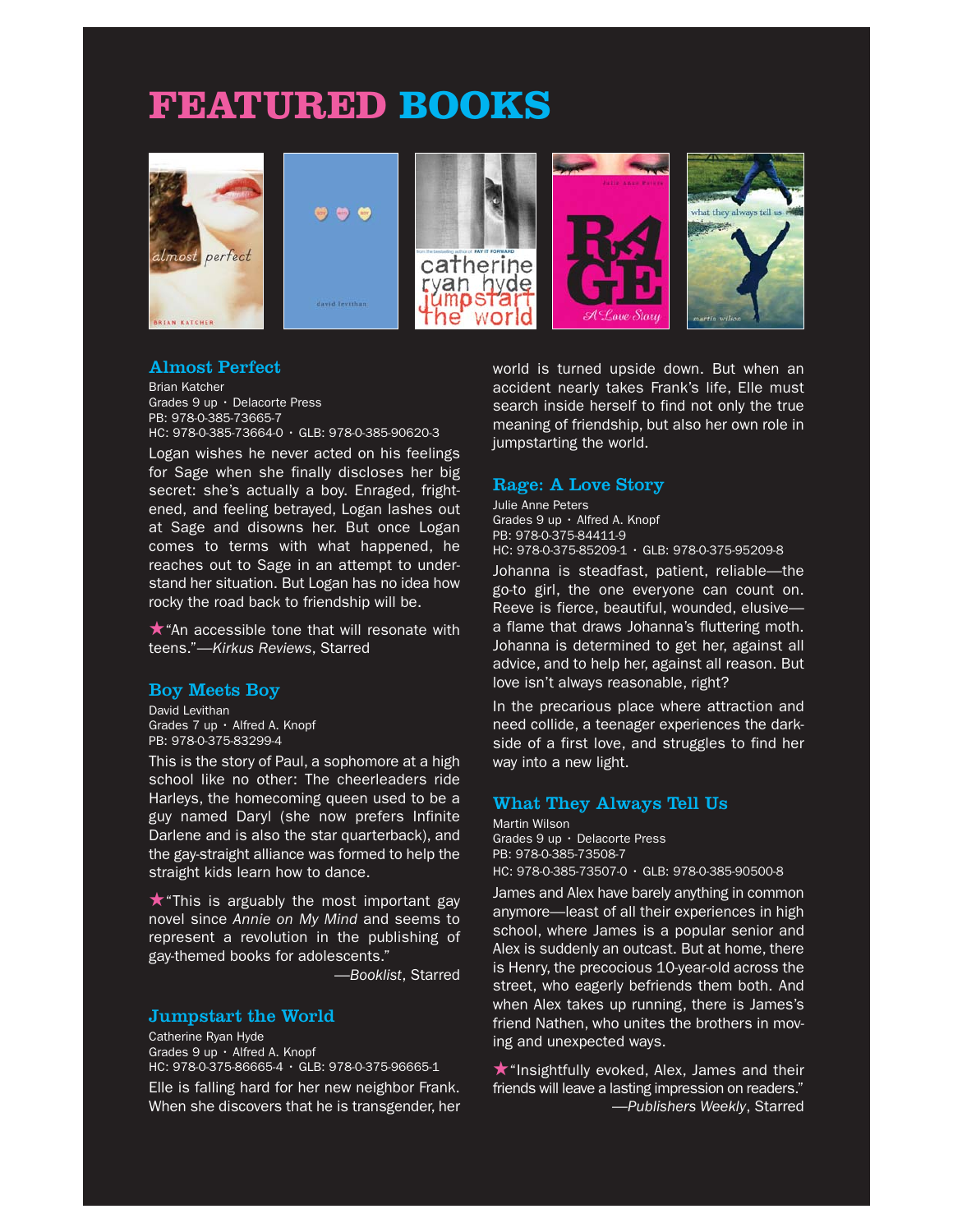

### GLSEN—the Gay, Lesbian, Straight Education Network

### **www.glsen.org**

The mission of GLSEN is to educate teachers and students about safe schools. The Safe Space Kit has recently been updated to include a great resource about being an ally.

### The Rainbow Project List **rainbowlist.wordpress.com**

A yearly bibliography of recommended titles with GLBTQ content for children from birth to age 18.

### I'm Here and I'm Queer and What the Hell Do I Read?

### **www.leewind.org**

An award-winning blog started in 2007 by a 16-year-old teen boy who welcomes everyone and provides intriguing GLBTQ news, as well as book reviews and discussions.

### PFLAG—Parents, Families, and Friends of Lesbians and Gays

### **www.pflag.org**

This is a family-friendly organization that supports GLBTQ persons of any age.

### Teaching Tolerance

### **www.tolerance.org**

Free materials for educators about all aspects of tolerance and acceptance for all, including GLBTQ youth. There are many curricular materials and activities as well as information for teachers and students, grades K–12.